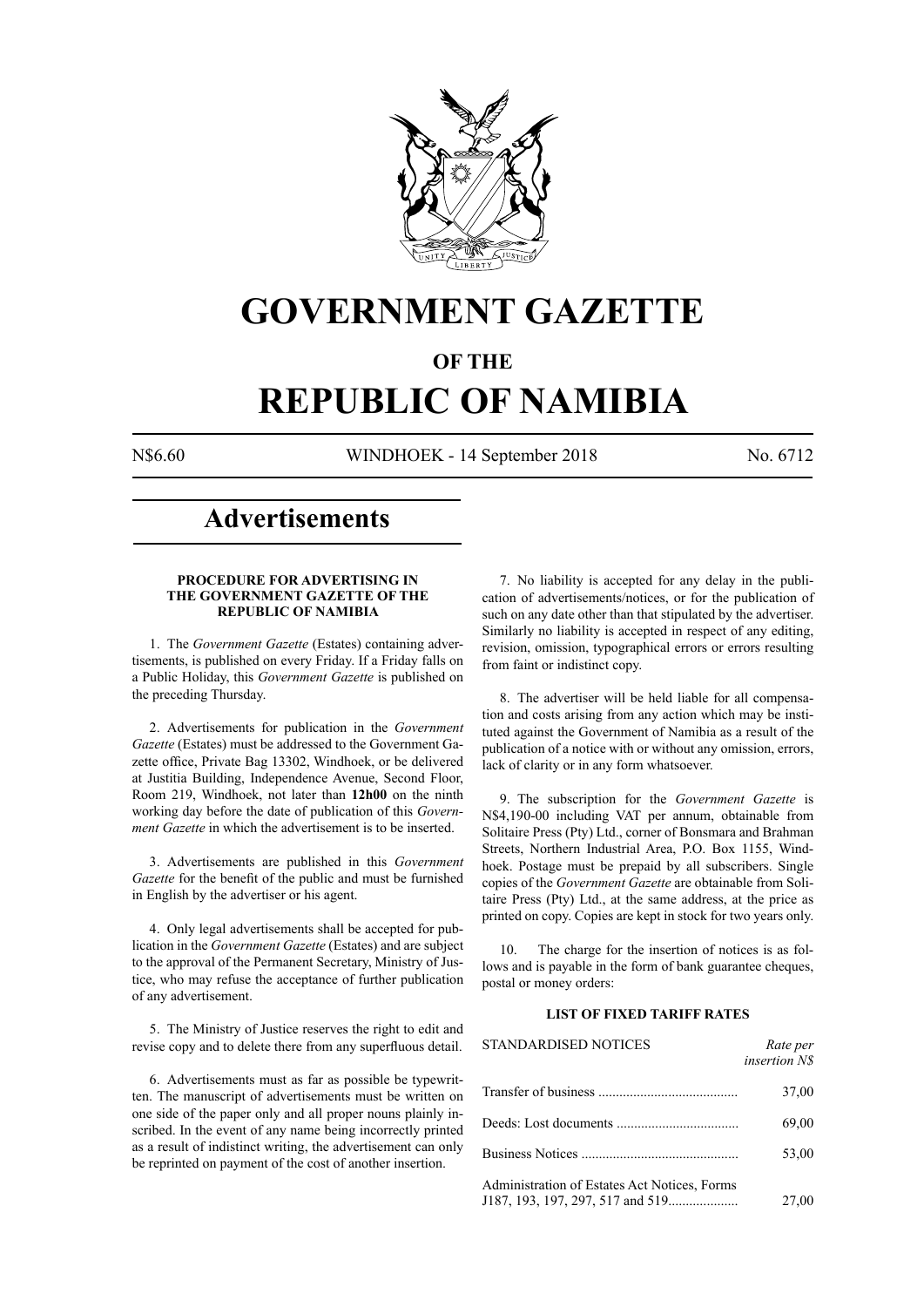| Insolvency Act and Companies Act Notices:                                                                                                                                                               | 48,00  |
|---------------------------------------------------------------------------------------------------------------------------------------------------------------------------------------------------------|--------|
| N.B. Forms 2 and 6 additional statements according<br>to word count table, added to the basic tariff.                                                                                                   | 333,00 |
| Naturalisation notices (including a reprint for the                                                                                                                                                     | 27,00  |
| Unclaimed moneys - only in the Government<br>Gazette, closing date 15 January (per entry of                                                                                                             | 13,00  |
|                                                                                                                                                                                                         | 53,00  |
|                                                                                                                                                                                                         | 27,00  |
| <b>NON-STANDARDISED NOTICES</b>                                                                                                                                                                         |        |
| Company notices:                                                                                                                                                                                        |        |
| Short notices: Meetings, resolutions, offers of<br>compromise, conversions of companies, voluntary<br>windings-up, etc.: closing of members' registers<br>for transfer and/or declarations of dividends | 120,00 |
| Declaration of dividends with profit statements,                                                                                                                                                        | 267,00 |
| Long notices: Transfers, changes in respect of<br>shares or capital, redemptions, resolutions,                                                                                                          | 373,00 |
|                                                                                                                                                                                                         | 120,50 |

#### **FORM J 187**

#### **LIQUIDATION AND DISTRIBUTION ACCOUNTS IN DECEASED ESTATES LYING FOR INSPECTION**

In terms of section 35(5) of Act 66 of 1965, notice is hereby given that copies of the liquidation and distribution accounts (first and final, unless otherwise stated) in the estates specified below will be open for the inspection of all persons interested therein for a period of 21 days (or shorter or longer if specially stated) from the date specified or from the date of publication hereof, whichever may be the later, and at the offices of the Master and Magistrate as stated.

Should no objection thereto be lodged with the Master concerned during the specified period, the executor will proceed to make payments in accordance with the accounts.

1747/2017 BARNARD William Percival, 40082- 100500, Keetmanshoop. Keetmanshoop. Windhoek. Bank Windhoek Limited, Trust Department, P.O. Box 15, Windhoek.

521/2018 HANGERO Gabriel, 51072400294, Windhoek. Raindine Hangero, 53082800734. Windhoek. FNB Fiduciary Namibia (Pty) Ltd, P.O. Box 448, Windhoek, Namibia.

1060/2018 AUGUSTO Mutongeni, 78050600424, Karasburg. Karasburg. Windhoek. FNB Fiduciary Namibia (Pty) Ltd, P.O. Box 448, Windhoek, Namibia.

2027/2017 SCHULZ Wolfgang Herbert Gerhard, 51062210034, Jung-Stilling-Allee 11, D57271, Hilchenbach,

| Liquidators' and other appointees' notices                    | 80,00  |
|---------------------------------------------------------------|--------|
| Gambling house licences/Liquor licences                       | 120,00 |
| SALES IN EXECUTION AND OTHER PUBLIC SALES:                    |        |
|                                                               | 207,00 |
| Public auctions, sales, tenders and welfare<br>organisations: |        |
|                                                               | 69,00  |
|                                                               | 171,00 |
|                                                               | 253.00 |
| ORDERS OF THE COURT                                           |        |

| Provisional and final liquidations or                  |        |
|--------------------------------------------------------|--------|
|                                                        | 157,00 |
| Reduction of change in capital mergers, offers         |        |
|                                                        | 373,00 |
| Judicial managements, <i>curator bonis</i> and similar |        |
|                                                        | 373,00 |
|                                                        | 48,00  |
| Supersession and discharge of petitions (J.158)        | 40,00  |

11. The charge for the insertion of advertisements other than the notices mentioned in paragraph 10 is at the rate of N\$13,00 per cm double column. (Fractions of a cm must be calculated as a cm).

12. No advertisements shall be inserted unless the charge is prepaid. Cheques, drafts, postal or money orders must be made payable to the Ministry of Justice, Private Bag 13302, Windhoek.

Germany. Omaruru. Windhoek. Kinghorn Associates, P.O. Box 1455, Swakopmund.

711/2018 KRUGER Anna Catharina, Windhoek, 26 May 1940, 40052600173, Windhoek, 11 April 2018. F.M. Oehl Trust cc, P.O. Box 90290, Windhoek.

1541/2015 LOUW Magarete Elizabeth, 55090- 600929, Erf No. 1701, Otjiwarongo, Namibia. Windhoek. Windhoek. Dr. Weder, Kauta & Hoveka Inc., 3rd Floor, WKH House, Jan Jonker Road, Ausspannplatz, P.O. Box 864, Windhoek, Namibia.

1601/2015 RHEIS Prieska, 46120500146, Windhoek, Khomas Region. Hermuth Afrikaner, 37040600145. Windhoek. Windhoek. Sisa Namandje & Co. Inc., No. 11 Robert Mugabe Street, Windhoek.

371/2018 MAARTENS Matthys Daniël, 511209- 00239, Portion No. 315 of the Farm Brakwater No. 48, Windhoek. Hester Aletta Maartens, 52032000245. Pointbreak Trust and Estates (Pty) Ltd, P.O. Box 156, Windhoek.

267/2017 TOM Nancy Vallery, 77122600297, Erf 724, Outjo. Outjo. Windhoek. Afflux Investments cc, P.O. Box 1130, Windhoek.

1144/2016 JANSEN Jan Cornelius, 55040400373, Erf 878, Baronhoek Farm Ghaap, Rehoboth. Rehoboth. Windhoek. Afflux Investments cc, P.O. Box 1130, Windhoek.

360/2016 BLOCKSTEIN Lazarus, 24122400015, Erf 114, Imaplaagte, Mariental. Mariental. Afflux Investments cc, P.O. Box 1130, Windhoek.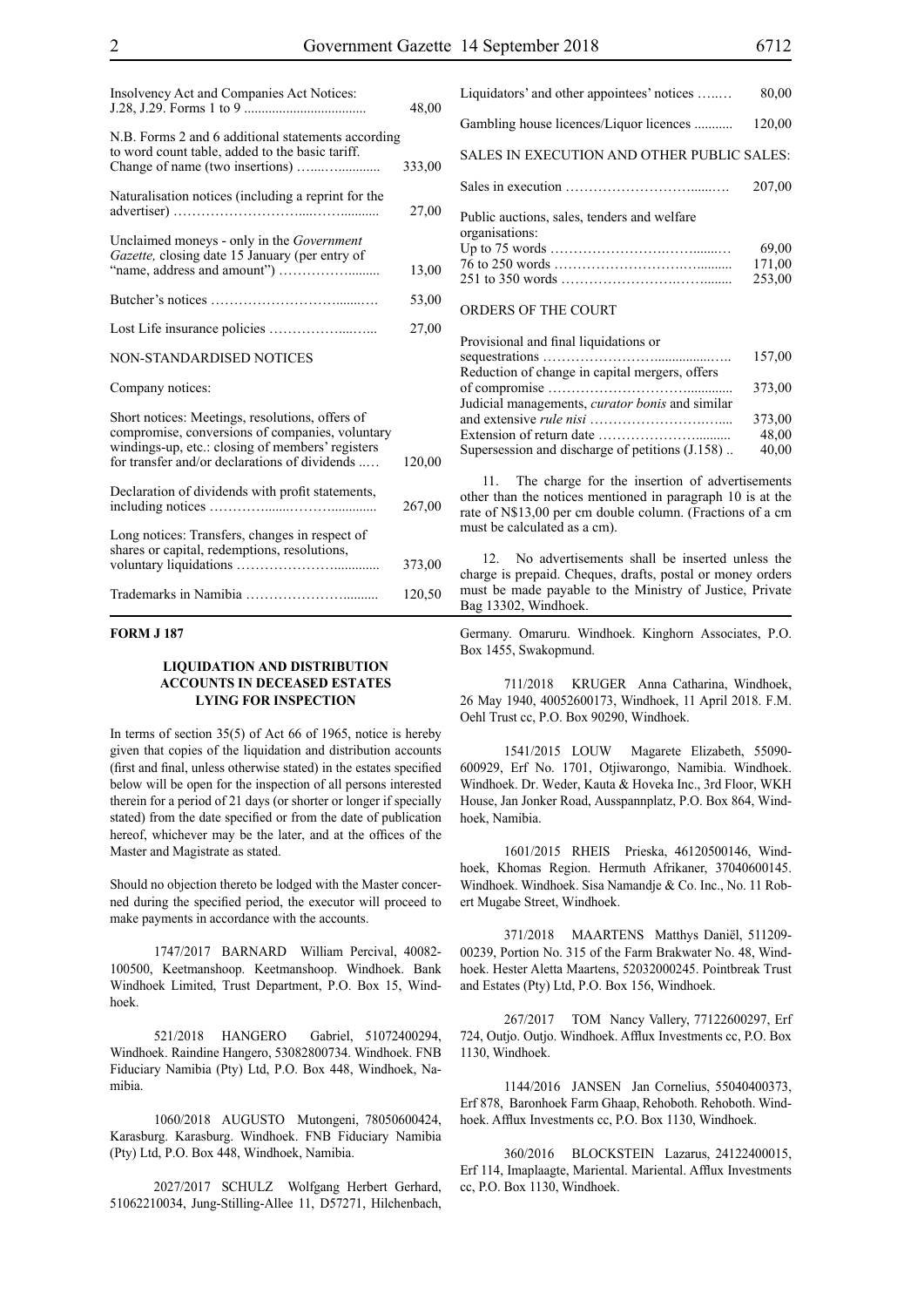1198/2017 GARISES Landine, 58071600474, Erf 6352, Selma Court, Khomasdal, Windhoek. Windhoek. Windhoek. Afflux Investments cc, P.O. Box 1130, Windhoek.

1851/2016 NARIB Naftali, 3704080500071, Erf 2976, Eden Street, Windhoek. Judika Naris, 42100600036. Windhoek. Afflux Investments cc, P.O. Box 1130, Windhoek.

150/2018 KAKWENAH Epson, 49102500078, Khomas, 18 November 2017. Windhoek. Windhoek. Shilunga Estates Consultants, Office No. 9, 2nd Floor, Atlas House, 177 Sam Nujoma Drive, Windhoek.

158/2017 BRANDT Hendrik, 48062300064, Erf No. Rehoboth F735. Magrieta Johanna Brandt, 50110400593. Rehoboth. Windhoek. V.T. van Wyk Attorneys, Plot A129, Hebron House, Rehoboth.

2007/2017 UINUSES Julia, 67072400095, Erf No. 1835, Khomasdal, Windhoek. Isaacks & Associates Inc, P.O. Box 23317, Windhoek.

101/2017 BERGH Gesie Maria, 29122900063, Ons Tuiste Old Age Home, Keetmanshoop. Keetmanshoop. Windhoek. Lentin, Botma & Van den Heever, P.O. Box 38, Keetmanshoop.

1769/2013 LOUW Albertus Jakobus, 39113000098, Erf No. 559, Kronlein, Keetmanshoop. Keetmanshoop. Windhoek. Lentin, Botma & Van den Heever, P.O. Box 38, Keetmanshoop.

1856/2016 RITTMANN Johanna Wilhelmina, 620- 61601049, Remaining extent of Erf No. 65, Keetmanshoop. Michael Benedichtus Rittmann, 72062500262. Keetmanshoop. Windhoek. Lentin, Botma & Van den Heever, P.O. Box 38, Keetmanshoop.

 $\frac{1}{2}$ 

#### **FORM J 193**

#### **NOTICE TO CREDITORS IN DECEASED ESTATES**

All persons having claims against the estates mentioned below are hereby called upon to lodge their claims with the executors concerned, within 30 days (or otherwise as indicated) calculated from the date of publication hereof. The information is given in the following order: Estate number, surname and Christian names, date of birth, identity number, last address, date of death; surviving spouse's names, surname, date of birth and identity number; name and address of executor or authorised agent, period allowed for lodgement of claims if other than 30 days.

967/2018 IZAAKS Johanna, Windhoek, 24 September 1955, 55092400188, Erf 633, 2nd Street, Okahandja, 17 September 2013. Jakobus Johannes Izaaks, 52053000120. Standard Executors & Trustees, P.O. Box 2164, Windhoek, Namibia.

972/2018 NAMBUNDUNGA Linda Liliputse, Windhoek, 16 September 1950, 50091600502, Erf 4426, Nandjembo Mengela Street, Ongwediva, 1 June 2018. Standard Executors & Trustees, P.O. Box 2164, Windhoek, Namibia.

1246/2018 ESTERHUIZEN Nicolaas Francois Burger, Windhoek, 1 March 1934, 34030100252, Windhoek, 21 July 2018. F.M. Oehl Trust cc, Unit 7, 32 Schanzen Road, P.O. Box 90290, Windhoek, Namibia.

1281/2018 LIEBENER Inge Charlotte, Windhoek, 28 August 1932, 32082800253, Windhoek, 3 July 2018. F.M. Oehl Trust cc, P.O. Box 90290, Windhoek, Namibia.

1316/2018 VILJOEN Pieter Jacobus, Windhoek, 7 June 1931, 31060700174, Swakopmund, 16 August 2018. F.M. Oehl Trust cc, P.O. Box 90290, Windhoek, Namibia.

1169/2018 PAULUS Gerhard Tuvenikumwe, Windhoek, 3 September 1964, 64090300754, Erf No. 3731, Japonica Street, Khomasdal, Windhoek, Namibia, 25 May 2018. Anna Paulus, 8 October 1962, 62100810014. Dr. Weder, Kauta & Hoveka Inc., 3rd Floor, WKH House, Jan Jonker Road, Ausspannplatz, P.O. Box 864, Windhoek, Namibia.

1282/2017 NAMUNDJEBO Elizabeth, Windhoek, 17 June 1936, 36061700091, P.O. Box 887, Oshakati, 24 March 2017. Dr. Weder, Kauta & Hoveka Incorporated, Shop 27, Oshana Mall, Ongwediva, Private Bag 3725, Ongwediva, Republic of Namibia.

861/2018 DIERGAARDT Emma Waltraudt, Windhoek, 13 July 1959, 5907130200382, Erf No. Rehoboth F470. Paul Diergaardt, 16 September 1958, 58091600372. V.T. van Wyk Attorneys, Plot A129, Hebron House, Rehoboth.

1234/2018 SCHNEIDER Werner Reinwart, Windhoek, 2 February 1941, 41020200650, Windhoek, Namibia, 4 July 2018. K&M Trust Services, p.o. Box 9179, Eros, Windhoek, Namibia.

1137/2018 TAYLOR Malcolm David, Windhoek, 45061800192, No. 13 Okavango Street, Windhoek, Namibia, 19 June 2018. Advance Wealth Management (Pty) Ltd, P.O. Box 86568, Eros, Windhoek.

737/2018 KOHL Wolgang Georg, Windhoek, 58040700671, No. 10 Obib Street, Klein Windhoek, Namibia, 3 April 2018. Advance Wealth Management (Pty) Ltd, P.O. Box 86568, Eros, Windhoek.

837/2018 NYANYA John Tuufilwa, 28 March 1963, 63032800684, Erf 114 BM, Boma, Katima Mulilo, Zambezi Region, Namibia, 4 June 2018. Ueitele & Hans Legal Practitioners, No. 28 Beethoven & Wagner Street, Windhoek-West, Windhoek, Namibia.

1253/2016 MUNENGUNI Vistorina, Windhoek, 16 June 1957, 57061600101, Angola, 14 June 2016. Absai Stefanus, 7 August 1950, 50080700632. Sisa Namandje & Co. Inc., No. 11 Robert Mugabe Street, Windhoek.

890/2016 SHAVUKA Johannes, Windhoek, 16 December 1959, 59121600163, Erf 2652, Tolla Street, Goreangab, 2 March 2016. Eva Uazeua, 21 October 1969, 69102100770. Namib Capital Investments cc, P.O. Box 80455, Windhoek.

43/2018 IIKWA Johanna Mvula, Windhoek, 9 July 1957, 5707090000685, Erf No. 356, Ondangwa Street, Havanna, 31 January 2012. Namib Capital Investments cc, P.O. Box 80455, Windhoek.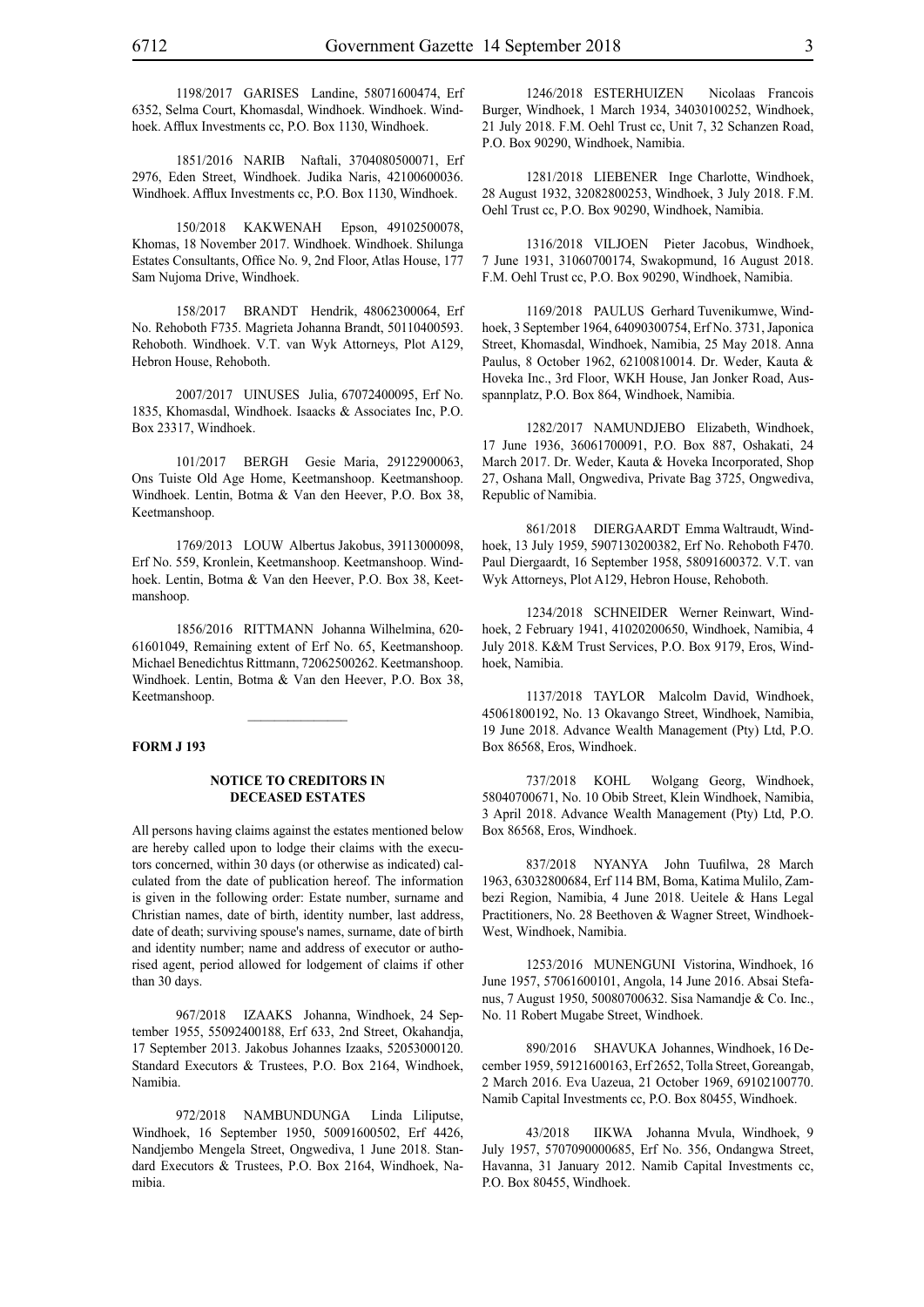698/2014 SAUERMANN Jan Abraham, 31 January 1925, 250113110017, Walvis Bay, Namibia, 2 February 2007. Charmaine Schultz Legal Practitioners, P.O. Box 23823, Windhoek.

1625/2017 JOSEPH Kandjou, Windhoek, 27 January 1973, 73012700315, Windhoek, Khomas, 10 May 2016. Afflux Investments cc, P.O. Box 1130, Windhoek.

38/2018 BERGHMANN Klaus Lazarus Pelvin, 27 February 1972, 72022700538, Windhoek, Khomas, 18 December 2017. Olga Tammy Namises, 79112700118. Afflux Investments cc, P.O. Box 1130, Windhoek.

74/2018 EIMAN Gert Jacobus, Windhoek, 23 September 1940, 40092300065, Erf 140, Luiperdheuwel, Grootfontein, 23 November 2017. Cornelia Eiman, 55111500359. Afflux Investments cc, P.O. Box 1130, Windhoek.

#### **IN THE MAGISTRATE'S COURT FOR THE DISTRICT OF SWAKOPMUND**

 $\frac{1}{2}$ 

**HELD AT SWAKOPMUND CASE NO: 862/2016** In the matter between: **HORST GUNTER FRITZE N.O.** First Plaintiff **PAUL VAN BILJON N.O.** Second Plaintiff In their capacity as Trustees for the time being of the **SWAKOPMUND INDOOR SPORTS TRUST (TRUST NR 277/07)** and **COLIN ALEXANDER BALIE** Defendant **HELD AT MARIENTAL CASE NO: 52/2017** In the matter between: **MARIENTAL MUNICIPALITY COUNCIL** Execution Creditor and **LENA VAN WYK** Execution Debtor **NOTICE OF SALE IN EXECUTION OF IMMOVABLE PROPERTY**

#### **NOTICE OF SALE IN EXECUTION**

In execution of a Judgment of the above Honourable Court in the abovementioned suit, notice is hereby given that the undermentioned improved immovable property will be sold without reserve and voetstoots by the Messenger of the Court for the district of Swakopmund on **14 SEPTEMBER 2018**, at **10h00**  in the forenoon or soon thereafter in front of the Swakopmund Magistrate Court, Swakopmund

- CERTAIN: Erf No. 354 Tamariskia, Swakopmund SITUATE: In the Municipality of Swakopmund (Registration division "G") Erongo Region MEASURING: 1018 (one nil one eight) square metres
- HELD BY: Deed of Transfer: Unknown
- SUBJECT: to the Conditions therein contained
- $CONSISTING OF$ House  $(218 \text{ m}^2)$ : 1 x lounge, 1 x TV room, 1 x wash room, 1 x single garage, lx kitchen with build-in kitchen cupboards and single bowl and zink, 1 x hallway with build-in cupboards, 2x bedrooms with build-in cupboards, lx bathroom with shower, toilet and basin;

1 x main bedroom with build-in cupboards with dresser room and full onsuite bathroom consisting of bath tub, shower, basin and toilet

The conditions of the sale will be read out by the Messenger of the Court for Walvis Bay immediately prior to the sale and are also available for inspection at the office of the said Messenger of the Court and also at the offices of ROBBERTS LEGAL PRACTITIONERS, at the undermentioned address.

DATED at SWAKOPMUND on this the 14th day of AUGUST 2018

ROBBERTS LEGAL PRACTITIONERS Legal Practitioners for Plaintiff Nr 6 Am Strand Building Tobias Hainyeko Street **SWAKOPMUND** 

#### **IN THE MAGISTRATE'S COURT FOR THE DISTRICT OF MARIENTAL**

Pursuant to a Judgment of the above Honourable Court granted on **12 MAY 2017**, the following immovable property will be sold by public auction on **21 SEPTEMBER 2018**, at **11h00** by the Messenger of the Court of the district of **Mariental**, without reserve and voetstoots, in front of the MARIENTAL MUNICIPALITY, NO. 370 DR SAM NUJOMA DRIVE, MARIENTAL, NAMIBIA.

| <b>CERTAIN:</b>   | Erf 25, Empelheim                                                                |
|-------------------|----------------------------------------------------------------------------------|
| SITUATE:          | In the Municipality of Mariental<br>(Registration Division "R")<br>Hardap Region |
| <b>MEASURING:</b> | 540 (five hundred and forty) square me-<br>ters                                  |
| HELD BY:          | Deed of Transfer No. T. 6675/1992                                                |

The property will be sold by the Messenger of Court to the highest bidder, subject to the conditions of sale. The conditions of sale to be read out by the Messenger of Court, Mariental, at the time of the sale and which conditions may be inspected prior to the sale at the office of the Messenger of Court at MARIENTAL and at the Head Office of the Plaintiffs Attorneys, CRONJÉ & CO. at the undermentioned address.

DATED at WINDHOEK this 22nd day of AUGUST 2018.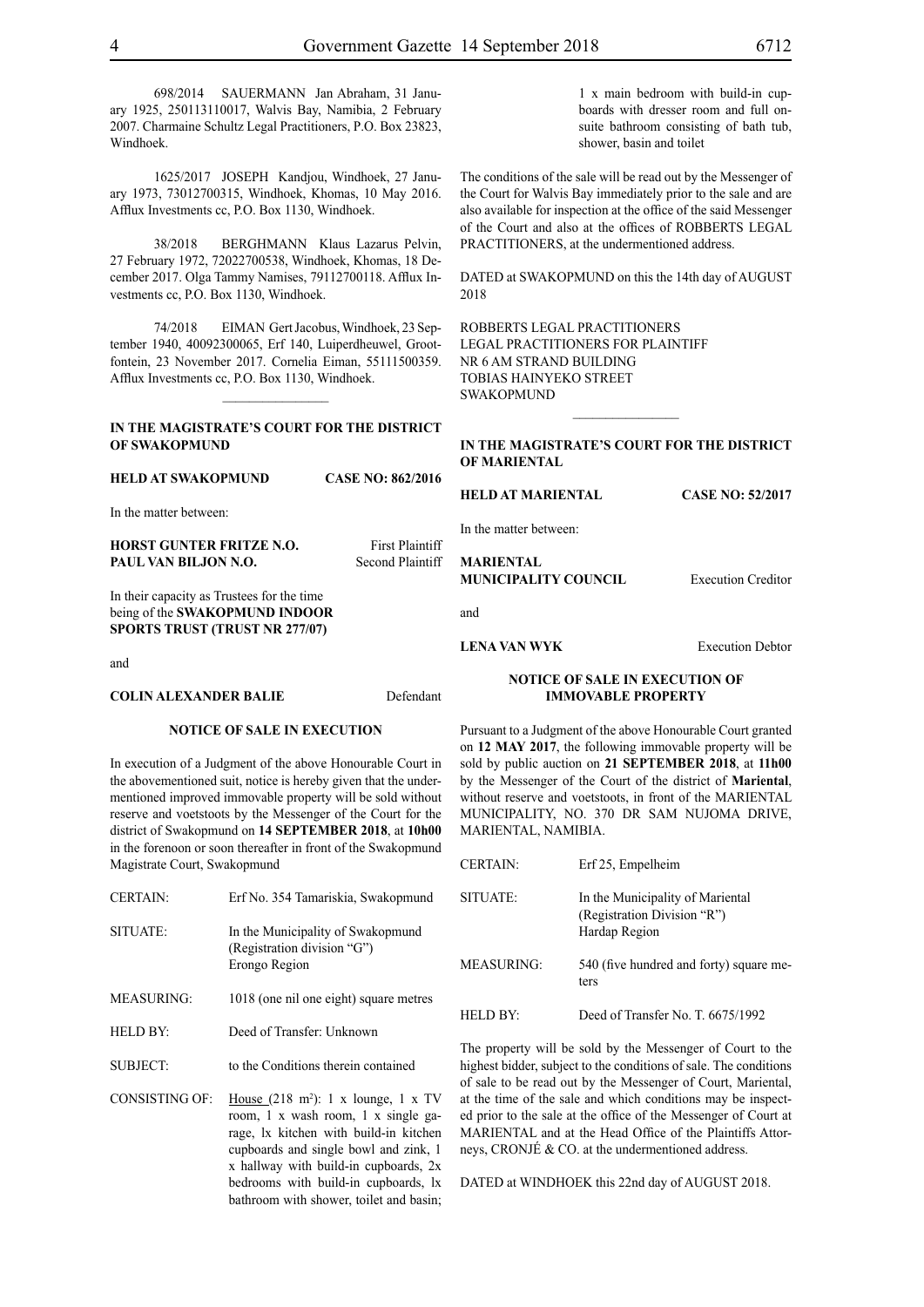CRONJÉ & CO. LEGAL PRACTITIONERS FOR Plaintiff 1 CHARLES CATHRAL STREET, OLYMPIA, WINDHOEK P.O. BOX 81588 OLYMPIA, WINDHOEK

#### **IN THE MAGISTRATE'S COURT FOR THE DISTRICT OF MARIENTAL**

 $\mathcal{L}=\mathcal{L}^{\mathcal{L}}$ 

**HELD AT MARIENTAL CASE NO: 49/2017**

In the matter between:

**MARIENTAL MUNICIPALITY COUNCIL** Execution Creditor

and

#### **ANDRIES J BEZUIDENHOUT** Execution Debtor

#### **NOTICE OF SALE IN EXECUTION OF IMMOVABLE PROPERTY**

Pursuant to a Judgment of the above Honourable Court granted on **12 MAY 2017**, the following immovable property will be sold by public auction on **21 SEPTEMBER 2018**, at **11h00** by the Messenger of the Court of the district of **Mariental**, without reserve and voetstoots, in front of the MARIENTAL MUNICIPALITY, NO. 370 DR SAM NUJOMA DRIVE, MARIENTAL, NAMIBIA.

| SITUATE:          | In the Municipality of Mariental<br>(Registration Division "R")<br>Hardap Region |
|-------------------|----------------------------------------------------------------------------------|
| <b>MEASURING:</b> | 528 (five hundred and twenty-eight)<br>square meters                             |

CERTAIN: Erf 27, Empelheim

HELD BY: Deed of Transfer No. T. 4118/1991

The property will be sold by the Messenger of Court to the highest bidder, subject to the conditions of sale. The conditions of sale to be read out by the Messenger of Court, Mariental, at the time of the sale and which conditions may be inspected prior to the sale at the office of the Messenger of Court at MARIENTAL and at the Head Office of the Plaintiffs Attorneys, CRONJÉ & CO. at the undermentioned address.

DATED at WINDHOEK this 22nd day of AUGUST 2018.

CRONJÉ & CO. LEGAL PRACTITIONERS FOR Plaintiff 1 CHARLES CATHRAL STREET, OLYMPIA, WINDHOEK P.O. BOX 81588 OLYMPIA, WINDHOEK

**IN THE MAGISTRATE'S COURT FOR THE DISTRICT OF MARIENTAL** 

#### **HELD AT MARIENTAL CASE NO: 54/2017**

In the matter between:

**MARIENTAL MUNICIPALITY COUNCIL** Execution Creditor

and

**HIWANUA HAIMBODI** Execution Debtor

#### **NOTICE OF SALE IN EXECUTION OF IMMOVABLE PROPERTY**

Pursuant to a Judgment of the above Honourable Court granted on **12 MAY 2017**, the following immovable property will be sold by public auction on **21 SEPTEMBER 2018**, at **11h00** by the Messenger of the Court of the district of **Mariental**, without reserve and voetstoots, in front of the MARIENTAL MUNICIPALITY, NO. 370 DR SAM NUJOMA DRIVE, MARIENTAL, NAMIBIA.

| <b>CERTAIN:</b>   | Erf 132, Aimablaagte                                                             |
|-------------------|----------------------------------------------------------------------------------|
| SITUATE:          | In the Municipality of Mariental<br>(Registration Division "R")<br>Hardap Region |
| <b>MEASURING:</b> | 304 (three hundred and four) square me-<br>ters                                  |
| HELD BY:          | Deed of Transfer No. T. 7968/1993                                                |

The property will be sold by the Messenger of Court to the highest bidder, subject to the conditions of sale. The conditions of sale to be read out by the Messenger of Court, Mariental, at the time of the sale and which conditions may be inspected prior to the sale at the office of the Messenger of Court at MARIENTAL and at the Head Office of the Plaintiffs Attorneys, CRONJÉ & CO. at the undermentioned address.

DATED at WINDHOEK this 22nd day of AUGUST 2018.

CRONJÉ & CO. LEGAL PRACTITIONERS FOR Plaintiff 1 CHARLES CATHRAL STREET, OLYMPIA, WINDHOEK P.O. BOX 81588 OLYMPIA, WINDHOEK

**IN THE MAGISTRATE'S COURT FOR THE DISTRICT OF MARIENTAL** 

 $\frac{1}{2}$ 

**HELD AT MARIENTAL CASE NO: 53/2017**

In the matter between:

**MARIENTAL MUNICIPALITY COUNCIL** Execution Creditor

and

**LOUISA WITBOOI** Execution Debtor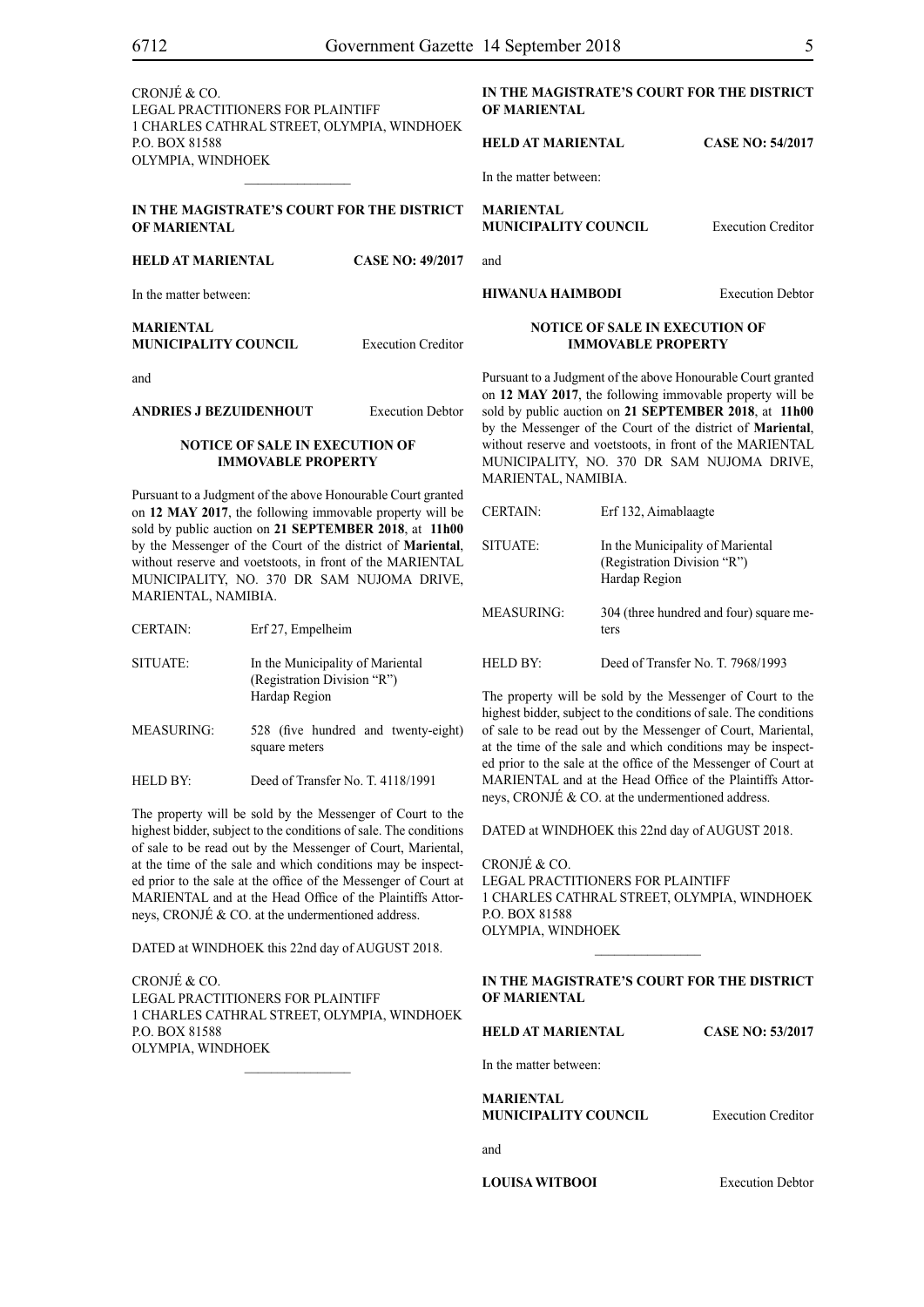#### **NOTICE OF SALE IN EXECUTION OF IMMOVABLE PROPERTY**

Pursuant to a Judgment of the above Honourable Court granted on **12 MAY 2017**, the following immovable property will be sold by public auction on **21 SEPTEMBER 2018**, at **11h00** by the Messenger of the Court of the district of **Mariental**, without reserve and voetstoots, in front of the MARIENTAL MUNICIPALITY, NO. 370 DR SAM NUJOMA DRIVE, MARIENTAL, NAMIBIA.

| SITUATE:          | In the Municipality of Mariental<br>(Registration Division "R")<br>Hardap Region |
|-------------------|----------------------------------------------------------------------------------|
| <b>MEASURING:</b> | 487 (four hundred and eighty-seven)<br>square meters                             |

HELD BY: Deed of Transfer No. T. 3242/1991

The property will be sold by the Messenger of Court to the highest bidder, subject to the conditions of sale. The conditions of sale to be read out by the Messenger of Court, Mariental, at the time of the sale and which conditions may be inspected prior to the sale at the office of the Messenger of Court at MARIENTAL and at the Head Office of the Plaintiffs Attorneys, CRONJÉ & CO. at the undermentioned address.

DATED at WINDHOEK this 22nd day of AUGUST 2018.

CRONJÉ & CO. LEGAL PRACTITIONERS FOR Plaintiff 1 CHARLES CATHRAL STREET, OLYMPIA, WINDHOEK P.O. BOX 81588 OLYMPIA, WINDHOEK

 $\frac{1}{2}$ 

#### **CASE NO: I 4086/2013 IN THE HIGH COURT OF NAMIBIA MAIN DIVISION, WINDHOEK**

In the matter between:

#### **STANDARD BANK NAMIBIA LIMITED** Plaintiff

and

#### **JOHANNES LUKAS VAN WYK** First Defendant **MARIETTA CECILIA ANNA PETRONELLA VAN WYK** Second Defendant

#### **NOTICE OF SALE IN EXECUTION**

IN EXECUTION of a Deed of Settlement which was made an Order of Court on **14 November 2017**, the following immovable property will be sold without reserve and "voetstoots" by the Deputy Sheriff for the district of **Rehoboth** on **Wednesday, 26 September 2018** at **10h00** in front of Erf No. Rehoboth H16, Republic of Namibia:

| <b>CERTAIN:</b> | Erf No. Rehoboth H 16                                                           |
|-----------------|---------------------------------------------------------------------------------|
| SITUATE:        | In the Municipality of Rehoboth<br>(Registration Division "M")<br>Hardap Region |

| MEASURING: | 3 150 (three one five zero) square metres |
|------------|-------------------------------------------|
|            |                                           |

HELD BY: Land Title No. Rehoboth H 16.

IMPROVEMENTS: An Industrial Erf consisting of 1 Building  $\pm 200$ m<sup>3</sup> with Brick Fencing

The "Conditions of Sale in Execution" will lie for inspection at the office of the Deputy Sheriff, Rehoboth and at the Plaintiff's Legal Practitioners, Behrens & Pfeiffer, at the undermentioned address.

DATED at WINDHOEK on this 10th day of AUGUST 2018.

BEHRENS & PFEIFFER LEGAL PRACTITIONER FOR Plaintiff SUITE 141, MAERUA MALL CENTAURUS ROAD **WINDHOEK** 

#### **IN THE MAGISTRATE'S COURT FOR THE DISTRICT OF WINDHOEK**

#### **HELD AT WINDHOEK CASE NO. 4142/2017**

In the matter between

#### **ESHISHA MEDIA RENTAL CC** Plaintiff

and

**NDATIWELAO CONSTRUCTION CC** First Defendant **MARIA NANGOLO RUKORO** Second Defendant

#### **NOTICE OF SALE-IN EXECUTION OF IMMOVABLE PROPERTY**

In Execution of a Judgment of the above Honourable Court in the above mentioned suit, a sale will be held on **FRIDAY, 12 OCTOBER 2018** at **10h00** at ERF 4494 (A PORTION OF ERF 1534) SWAKOPMUND, the under mentioned immovable property of the Defendants will be sold in execution:

| <b>CERTAIN:</b> | Erf 4494 (A Portion of Erf 1534).<br>Swakopmund<br>(Registration Division "G")<br>Erongo Region |
|-----------------|-------------------------------------------------------------------------------------------------|
| MEASURING:      | 825 (eight hundred and twenty five)<br>hectares                                                 |
| HELD BY:        | Deed of Transfer No. T3963/2012                                                                 |

#### **CONDITIONS OF SALE:**

- 1. The sale is subject to the provisions of the Magistrate's Court Act No 32 of 1944, as amended, and the property will be sold "voetstoots" according to the existing title deed.
- 2. 10% of the purchase price to be paid in cash on the date of the sale, the balance together with interest thereon at 20% against transfer, which transfer shall be given without delay.
- 3. The full Conditions of Sale will be read out by the Messenger of Court on the day of the sale, but may be in-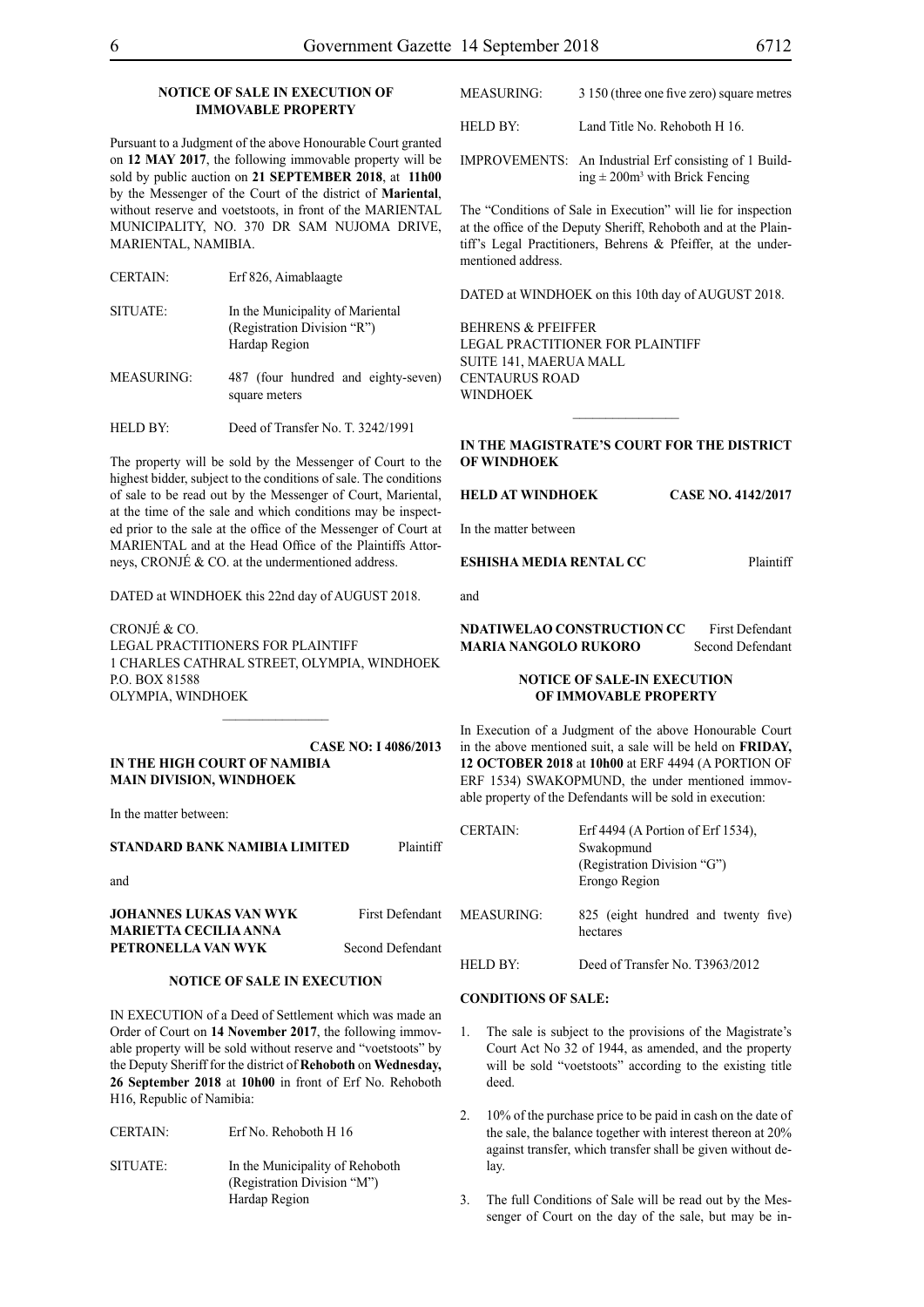spected at any time prior to the sale at the offices of the Messenger of Court or at the office of the Plaintiff's attorneys.

DATED at WINDHOEK this 20th day of AUGUST 2018.

Du Pisani Legal Practitioners Attorneys for Plaintiff 67 John Meinert Street **WINDHOEK** 

**HC-MD-CIV-MOT-POCA-2018/00299 IN THE HIGH COURT OF NAMIBIA, MAIN DIVISION HELD AT WINDHOEK ON THURSDAY, THE 30th DAY OF AUGUST 2018 BEFORE THE HONOURABLE JUSTICE MASUKU**

 $\mathcal{L}=\mathcal{L}^{\mathcal{L}}$ 

In the *ex parte* matter of:

**THE PROSECUTOR-GENERAL** Applicant

*IN RE:* The positive balance in the First National Bank Cheque Account number 62241595753 held in the name of Kotokeni Investments Club.

#### **IN THE APPLICATION FOR A URGENT APPLICA-TION OF PROPERTY ORDER IN TERMS OF SECTION OF THE PREVENTION OF ORGANISED CRIME ACT, NO. 29 OF 2004**

#### **COURT ORDER**

Having heard **MS. L. ANGULA**, on behalf of the Applicant and having read the Notice of Motion, Affidavit and annexures thereto;

#### **IT IS HEREBY ORDERED THAT:**

- The applicant's non compliance with the forms and service with the time limits prescribed by the Rules of this Honourable Court as far as may be necessary, and the failure to comply therewith, is hereby condoned, and that this matter is heard as one of urgency as envisaged in Rule 73 of the Rules of Court.
- 2. The prescribed manner for applications of this nature as set out in the regulations to the Prevention of Organised Crime Act 29 of 2004 ("POCA") as well as any other manner prescribed in POCA be and are dispensed with.
- 3. A preservation of property order as contemplated by section 51 of POCA is granted in respect of the positive balance in the First National Bank Cheque Account number 62241595753 held in the name of Kotokeni Investments Club, herein referred to as the "property".
- 4. In terms of section 51 of POCA all persons with knowledge of this order, other than as required and permitted by this order, are prohibited from removing, and/or taking possession of an /or control over, and / or dissipating, and / or encumbering and / or interfering with, and / or diminishing the value of, and / or attaching or selling in execution, and / or dealing in any other manner with the properties to which this order relates.
- 5. Warrant Officer Daniel Lilata ("W/O Litata") of the Anti-Money Laundering and Combating of Financing and Ter-

rorism: Asset Recovery Sub-Division or, in W/O Lilata's absence, any authorised member of the the Anti-Money Laundering and Combating of Financing and Terrorism: Asset Recovery Sub-Division in Windhoek is appointed to take care of the property in terms of section 93 of POCA and is immediately authorized to:

- 5.1 Seize and or assume control over the property;
- 5.2 Safeguard the property pending the finalization of the forfeiture proceedings under POCA;
- 5.3 If necessary to administer and preserve the property and to do all things necessary for that purpose, including keeping the positive balance in the bank account where it is currently kept subject to appropriate safeguards and / or deposit the positive balance in the account in a separate interest bearing account.
- 6. The Applicant must:
	- 6.1 Effect service of the preservation of property order and the application on Kotokeni Investments Club.
	- 6.2 In terms of section 52 (1) (b) cause notice of this order, in the form set out in Annexure A and Annexure B hereto, to be published in the Government Gazette as soon as practicable after the preservation of property order is granted.
- 7. Any person who has an interest in the property and who intends opposing the application for an order forfeiting the property to the State or applying for an order excluding his or her interest from a forfeiture order in respect of the property, must enter an appearance giving notice of his or her intention in terms of section 52 (3) of POCA.
- 8. Such notice must be delivered to the Applicant at the Applicants appointed address at the Office of the Government Attorney, second floor, Sanlam Centre, Independence Avenue, Windhoek :
	- 8.1 In the case of any person specifically identified for service in terms of this order, within 21 calendar days of service; and
	- 8.2 In the case of any other person, 21 calendar days after the date when a notice of the order was published in the Government Gazette.
	- 8.3 A notice in terms of section 52 of POCA must contain full particulars of the chosen address for the delivery of documents concerning further proceedings in this matter and must be accompanied by an affidavit setting out:
		- 8.3.1 The full particulars of the identity of the person giving the notice; 8.3.2. The nature and extent of his or her interest in the property concerned;
		- 8.3.3 Whether he or she intends opposing the making of the forfeiture order, or whether he or she intends applying for an order excluding his or her interest in that property from the operation of the order;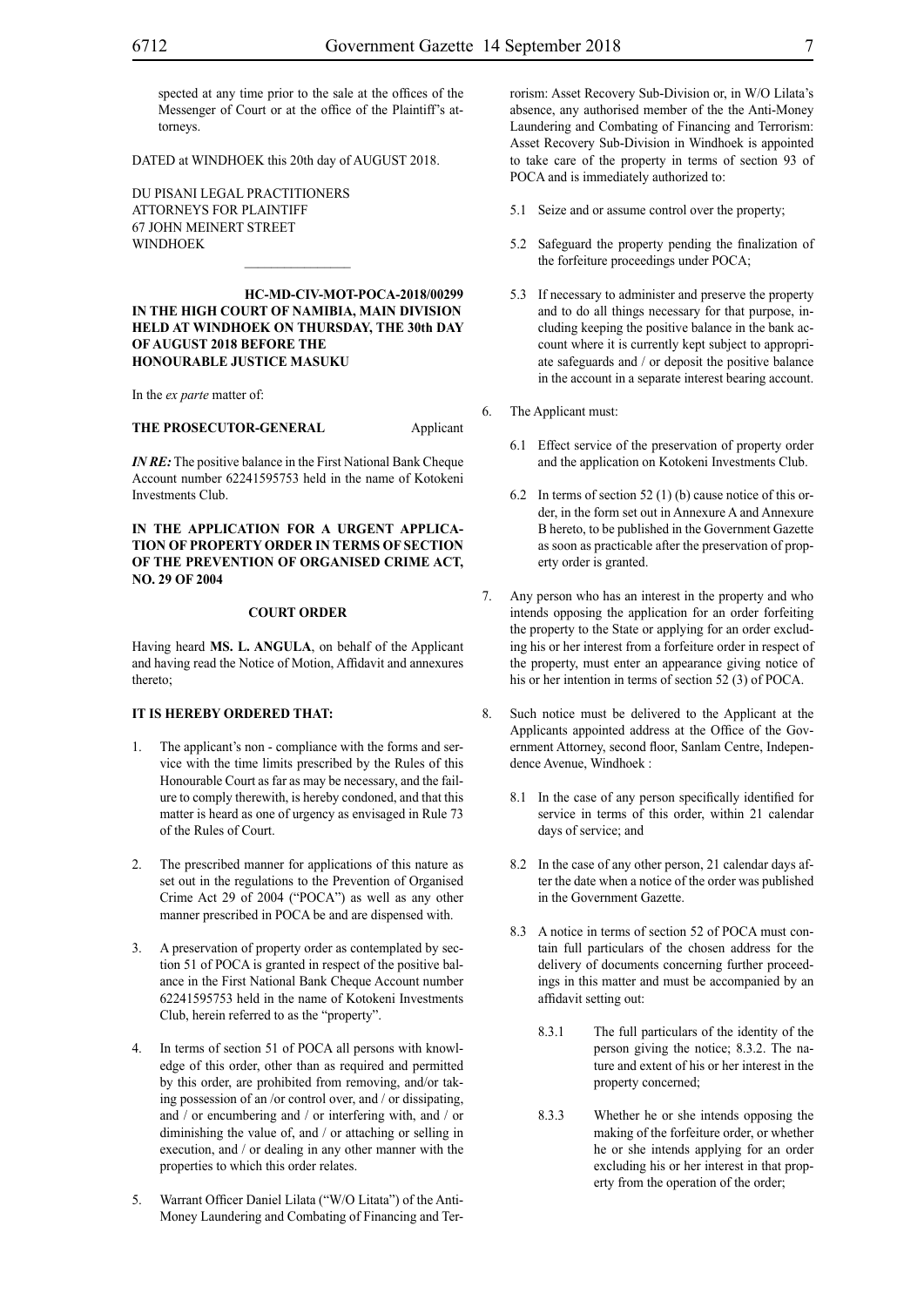- 8.3.4 Whether he or she admits or denies that the property concerned are the proceeds of unlawful activities and the basis for such defence; and
- 8.3.5 If he or she intends applying for the exclusion of his or her interests from the operation of the forfeiture order, the basis for such an application.
- 9. Any person, with an interest in the property, may, on good cause shown:
	- 9.1 In terms of section 57 of POCA apply to Court for payment from the properties of reasonable living expenses and reasonable legal expenses on conditions set out in section 57 of POCA;
	- 9.2 In terms of section 58 of POCA, apply for the variation or recession of the preservation order on the conditions set out in section 58 of POCA
- 10. Matter is removed from the roll. BY ORDER OF THE **COURT**

#### REGISTRAR OF THE HIGH COURT

TO: THE PROSECUTOR-GENERAL GOVERNMENT ATTORNEY SANLAM BUILDING SECOND FLOOR INDEPENDENCE AVENUE WINDHOEK **NAMIRIA** 

#### **FORM 5 ANNEXURE A**

#### **NOTICE OF PRESERVATION OF PROPERTY ORDER**

#### **MINISTRY OF JUSTICE**

#### **PREVENTION OF ORGANIZED CRIME REGULATIONS: PREVENTION OF ORGANISED CRIME ACT, 2004 (ACT 29 OF 2004) (Section 52 (1), Regulation 4 (5))**

To: Kotokeni Investments Club

#### **IMPORTANT - DO NOT IGNORE THIS DOCUMENT**

Upon receipt of this notice you should obtain legal advice to help you understand this document and your rights and obligations under the preservation of property order.

#### **WHY YOU HAVE RECEIVED THIS NOTICE**

The High Court has made a preservation of property order over property pursuant to section 51 of the Prevention of Organised Crime Act 2004. A copy of the preservation of property order is attached to this notice. The order describes the property that has been preserved and may contain directions relating to the seizure of that property. It may also contain other orders that the court considers appropriate.

You have received this notice because the Prosecutor - General considers that you might have an interest in the properties which are the subject of the preservation order.

The preservation of property order has been made for the purpose of securing property in order to satisfy any forfeiture order that might be pursuant to Part 3 of Chapter 6 of the Prevention of Organised Crime Act 2004.

#### **WARNING**

The preservation of property order prohibits any person from dealing, in any manner, with the properties to which the order relates. A person who intentionally refuses or fails to comply with a court order made under this Act commits an offence punishable by a fine not exceeding N\$ 300,000 or to imprisonment for a period not exceeding 15 years.

Dated: ........................................................

.................................................................... For Prosecutor - General

#### **ANNEXURE B**

#### **IN THE HIGH COURT OF NAMIBIA MAIN DIVISION, HELD AT WINDHOEK CASE NUMBER:**

In the *ex parte* application of:

**THE PROSECUTOR-GENERAL** Applicant

*IN RE:* The positive balance in First National Bank Cheque Account number 62241595753 held in the name of Kotokeni Investments Club.

**IN THE APPLICATION FOR A PRESERVATION OF PROPERTY ORDER IN TERMS OF SECTION 51 OF THE PREVENTION OF ORGANISED CRIME ACT 29 OF 2004**

#### **Notice in terms of section 52 of the Prevention of Organised Crime Act 29 of 2004 (POCA)**

This notice is addressed to all persons who have an interest in the positive balance in First National Bank Cheque Account number 62241595753 held in the name of Kotokeni Investments Club, herein referred to as "the property".

#### **Take notice that:**

- 1. The Prosecutor General has obtained a preservation of property order (the order), a copy of which is attached to this notice, in terms of section 51 of POCA in respect of the property.
- 2. If you have an interest in the property, you should understand that it is now at risk. You are advised to obtain legal advice on whether your interest can be protected and, if so, on how to protect it;
- 3. You are notified that the Prosecutor General will, within 120 days of publication of this notice in the Government Gazette, apply to the High Court under section 59 of POCA for an order declaring the properties forfeited to the State. The order will remain in force until the application for a forfeiture order is finalised, and until any forfeiture order that has been made is satisfied;
- 4. If you intend to oppose the application for a forfeiture order, or you intend to apply for an order excluding your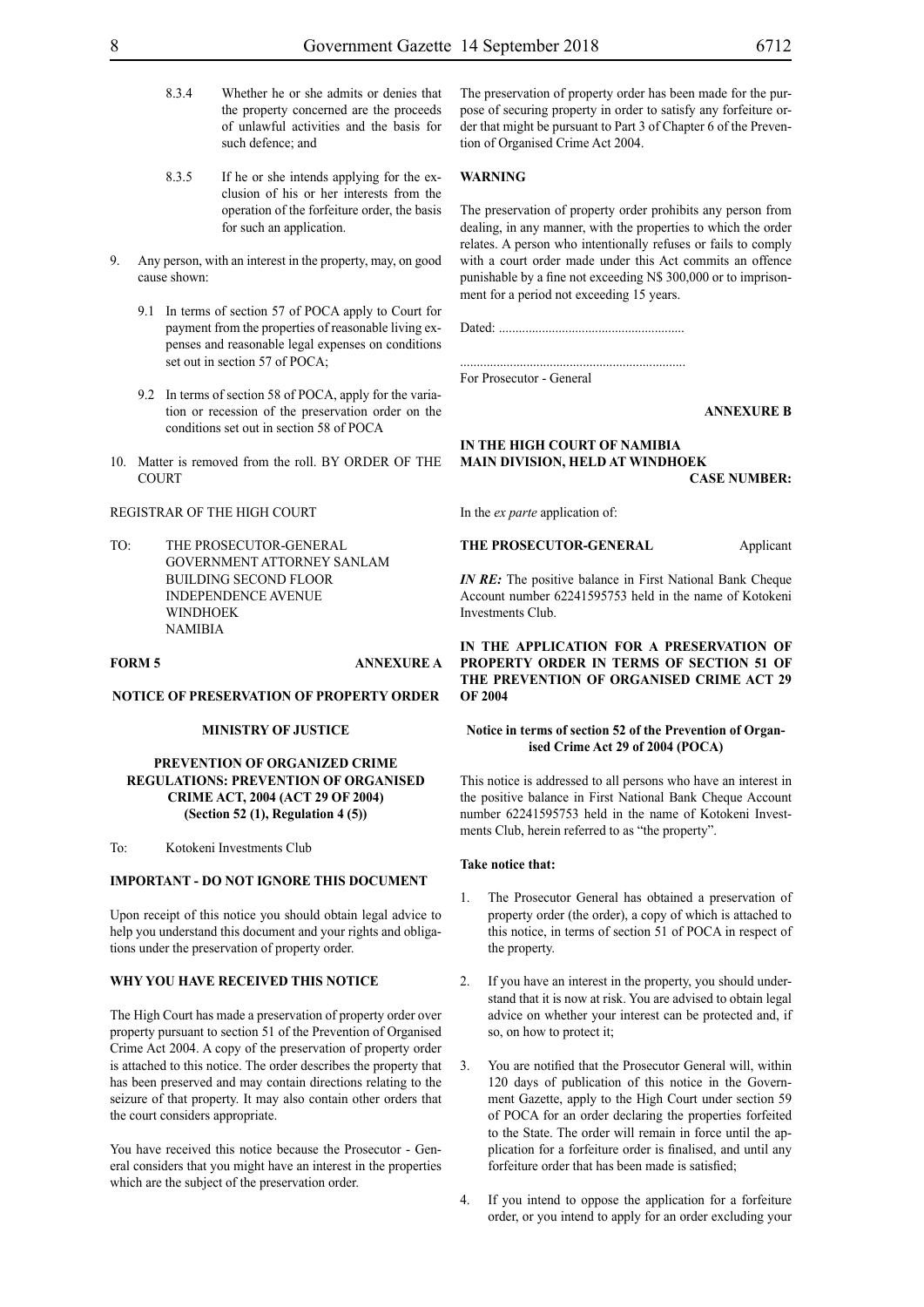interest from a forfeiture order in respect of the properties, you must enter an appearance in terms of the order. The requirements for such an appearance are set out in the order and are also dealt with in sections  $52$  (3), (4) and (5) of POCA. An appearance must comply with these requirements;

- 5. Your attention is specifically drawn to the 21 calendar days' time limit prescribed in section 52 (4) for the entry of an appearance referred to in paragraph 4 above;
- 6. If you enter an appearance in terms of the order you will be entitled to be given 21 days' notice of the application by the applicant for a forfeiture order in respect of the property;
- If you fail to enter an appearance in terms of the order or to comply with the above requirements, you will not be given notice of the application for a forfeiture order and you will not be entitled to appear at the hearing of the application. In such a case, the court may grant a default order forfeiting the property to the State under section 64 of POCA;
- 8. You may, on good cause shown (including the non availability of any other suitable remedy to protect your legitimate rights or interest), on 3 days' notice in urgent instances and at least 7 days' notice in other instances to the applicant, and within 8 days of becoming aware of the order, apply for reconsideration of the order;
- 9. You are specifically advised that even if you intend to apply for reconsideration of the preservation order in this case, you must, in addition, comply with paragraph 4 and 5 above if you intend to oppose the forfeiture application at a later date. Failure to do so can result in a forfeiture order being granted against the properties by default and without further notice to you.
- 10. Whenever this order states that you must deliver or serve any notice, affidavit or other process document on the applicant , you must deliver or serve them on the applicant at the following address:

GOVERNMENT ATTORNEY Legal Practitioners for the Applicant 2nd FLOOR, SANLAM BUILDING PRIVATE BAG 13189 WINDHOEK, NAMIBIA

Any correspondence or other enquiries must also be directed to this address.

#### **THE LAW SOCIETY OF NAMIBIA**

#### **CURATORSHIP ESTATE OF CHRIS BRANDT ATTORNEYS NUMBER: C3/2018**

Notice is herewith given in terms of Section 75 of the Administration of Estates Act, No. 66 of 1965 (as amended) that Margaretha Steinmann has been appointed as Curator Bonis of Chris Brandt Attorneys on 04 September 2018 by virtue of Letters of Curatorship No. C3/2018 by the Master of the High Court, Windhoek.

THE LAW SOCIETY OF NAMIBIA PO BOX 714 WINDHOEK

#### **CASINO'S AND GAMBLING HOUSE ACT, 1994**

 $\frac{1}{2}$ 

#### **NOTICE OF APPLICATION IN TERMS OF THE CASINOS AND GAMBLING HOUSES ACT, 1994 (ACT 32 OF 1994) SECTION 16(3) FOR THE PERMANENT REMOVAL OF A GAMBLING HOUSE LICENSE**

Notice is hereby given of the application for the removal of a license of which the details are given below. Any person who wishes to object to the application in terms of section 19 (1) may submit his/her objection in the prescribed manner to the secretary not later than 21 days after the publication of this notice.

| Name of applicant:      | <b>Silvester Stallony Phillipus</b> |
|-------------------------|-------------------------------------|
| Type of license:        | Gambling house license              |
| Name of accommodation   | Erf 1711, Nkarapamwe                |
| establishment or        | Rundu                               |
| retail liquor business: | Kavango East                        |
| Physical address of     | Erf 3263, Kehemu                    |
| premises to which the   | Rundu                               |
| license will be moved:  | Kavango East                        |

#### S. Shikongo

Director: Tourism and Gaming

#### **CASINO'S AND GAMBLING HOUSE ACT, 1994**

#### **NOTICE OF APPLICATION IN TERMS OF THE CASINOS AND GAMBLING HOUSES ACT, 1994 (ACT 32 OF 1994) SECTION 16 (2) FOR TRANSFER OF A GAMBLING HOUSE LICENCE**

Notice is hereby given of the application for the removal of a licence of which the details are given below. Any person who wishes to object to the application in terms of section 19 (1) may submit his/her objection in the prescribed manner to the secretary not later than 21 days after the publication of this notice.

| Name of applicant:                                                   | Sirkka Kapango Hamutenya                      |
|----------------------------------------------------------------------|-----------------------------------------------|
| Type of license:                                                     | Gambling house license                        |
| Name of accommodation<br>establishment or retail<br>liquor business: | Greenhouse Gambling<br>Rundu                  |
| Name of proposed<br>transferee:                                      | Silvester Stallony Phillipus                  |
| Physical address of<br>premises to which the<br>application applies: | Erf 1711, Nkarapamwe<br>Rundu<br>Kavango East |
| S SHIKONGO                                                           |                                               |

 $\frac{1}{2}$ 

Director: Tourism and Gaming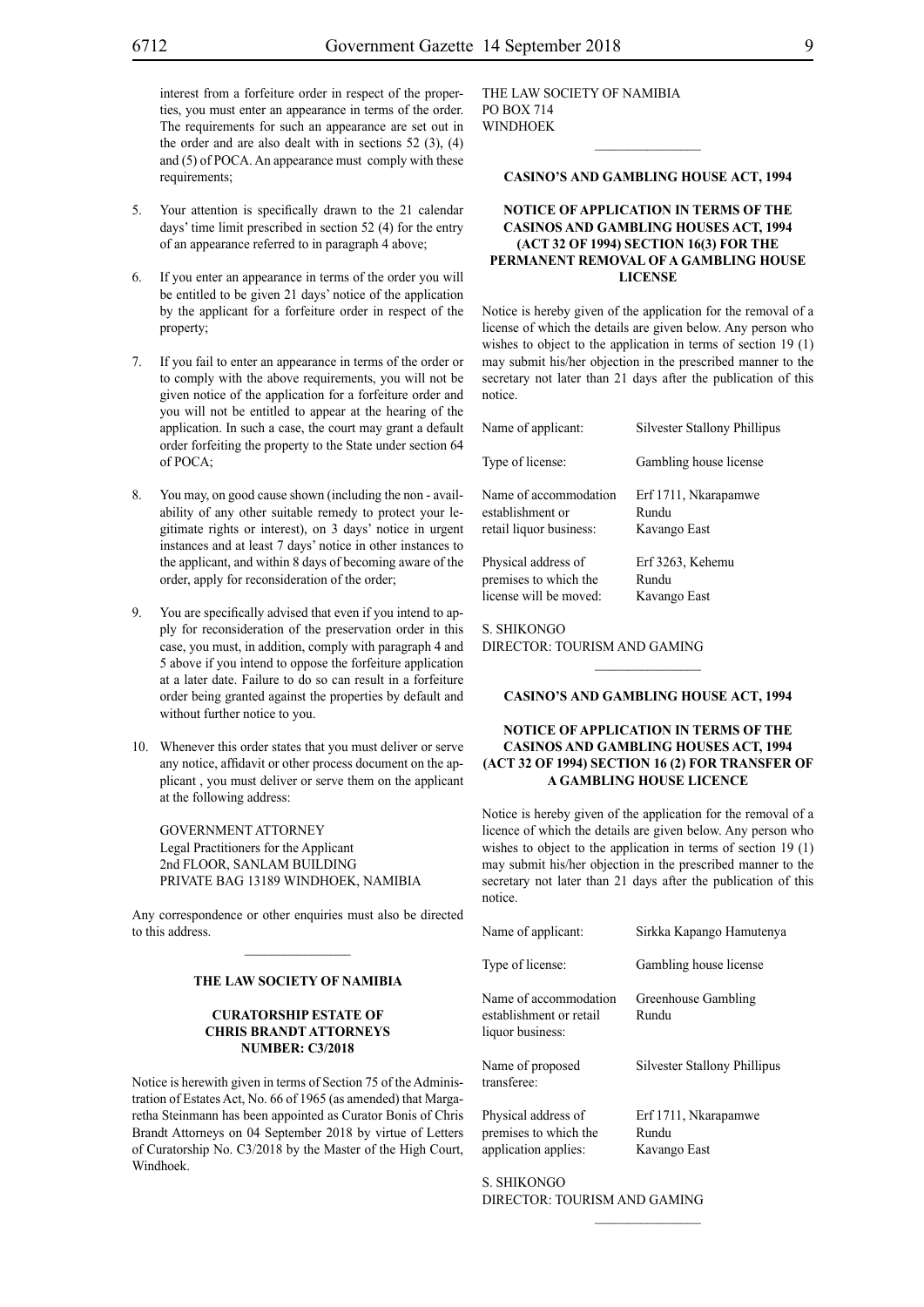#### **THE ALIENS ACT, 1937 NOTICE OF INTENTION OF CHANGE OF SURNAME**

I, **shitaleni sakeus shapaka**, residing at Oshopaala and a pupil intend applying to the Minister of Home Affairs for authority under section 9 of the Aliens Act, 1937, to assume the surname **ananias** for the reasons that **ANANIAS** is the family name.

I previously bore the name **shitaleni sakeus shapaka.**

Any person who objects to the assumption of the said surname of **ANANIAS** should as soon as may be lodge his or her objection, in writing, with a statement of his or her reasons therefor, with the Magistrate of Windhoek.

#### **s. s. shapaka NAMIBIA**

#### **THE ALIENS ACT, 1937 NOTICE OF INTENTION OF CHANGE OF SURNAME**

 $\frac{1}{2}$ 

I, **simon nghishidimbwa MOSES**, residing at single quarters and unemployed intend applying to the Minister of Home Affairs for authority under section 9 of the Aliens Act, 1937, to assume the surname **muhongi** for the reasons that I want to use my father's surname.

I previously bore the name **simon nghishidimbwa MOSES.**

 I intend also applying for authority to change the surname of my minor child **RAINHA NGHISHIDIMBWA MOSES** to **MUHONGI**.

Any person who objects to the assumption of the said surname of **muhongi** should as soon as may be lodge his or her objection, in writing, with a statement of his or her reasons therefor, with the Magistrate of Windhoek.

**s. n. MOSES NAMIBIA**

#### **THE ALIENS ACT, 1937 NOTICE OF INTENTION OF CHANGE OF SURNAME**

I, **paulinus paulinus thikameni**, residing at Omusheshe, Oshana Region and a student intend applying to the Minister of Home Affairs for authority under section 9 of the Aliens Act, 1937, to assume the surname **nanguwe** for the reasons that I must use this surname, because all brothers an sisters use this surname, only I will not use this surname at school, I will use the surname **NANGUWE**.

I previously bore the name **paulinus paulinus thikameni.**

Any person who objects to the assumption of the said surname of **nanguwe** should as soon as may be lodge his or her objection, in writing, with a statement of his or her reasons therefor, with the Magistrate of Windhoek.

 $\frac{1}{2}$ 

**p. p. thikameni omusheshe NAMIBIA**

#### **THE ALIENS ACT, 1937 NOTICE OF INTENTION OF CHANGE OF SURNAME**

I, **andreas ndemutawo salom**, residing at Engwena, Okalongo Circuit, Omusati Region and a student intend applying to the Minister of Home Affairs for authority under section 9 of the Aliens Act, 1937, to assume the surname **amos** for the reasons that **AMOS** appears on my school reports. The surname **SALOM** is my grandfather's name and **AMOS** my father's name, therefore my parents and I agreed that I change to **AMOS**.

I previously bore the name **ANDREAS NDEMUTAWO salom.**

Any person who objects to the assumption of the said surname of **AMOS** should as soon as may be lodge his or her objection, in writing, with a statement of his or her reasons therefor, with the Magistrate of Windhoek.

**a. n. salom omusati region NAMIBIA**

#### **THE ALIENS ACT, 1937 NOTICE OF INTENTION OF CHANGE OF SURNAME**

 $\frac{1}{2}$ 

I, **WILBARD jason**, residing at 06/925 Omulunga Street, Hakahana and a student intend applying to the Minister of Home Affairs for authority under section 9 of the Aliens Act, 1937, to assume the surname **amunyela** for the reasons it was wrongly written.

I previously bore the name **WILBARD jason.**

Any person who objects to the assumption of the said surname of **amunyela** should as soon as may be lodge his or her objection, in writing, with a statement of his or her reasons therefor, with the Magistrate of Windhoek.

**W. jason windhoek NAMIBIA**

#### **THE ALIENS ACT, 1937 NOTICE OF INTENTION OF CHANGE OF SURNAME**

I, **paulina jason**, residing at 06/925 Omulunga Street, Hakahana and a student intend applying to the Minister of Home Affairs for authority under section 9 of the Aliens Act, 1937, to assume the surname **amunyela** for the reasons it was wrongly written.

I previously bore the name **paulina jason.**

Any person who objects to the assumption of the said surname of **amunyela** should as soon as may be lodge his or her objection, in writing, with a statement of his or her reasons therefor, with the Magistrate of Windhoek.

 $\frac{1}{2}$ 

**p. jason windhoek NAMIBIA**